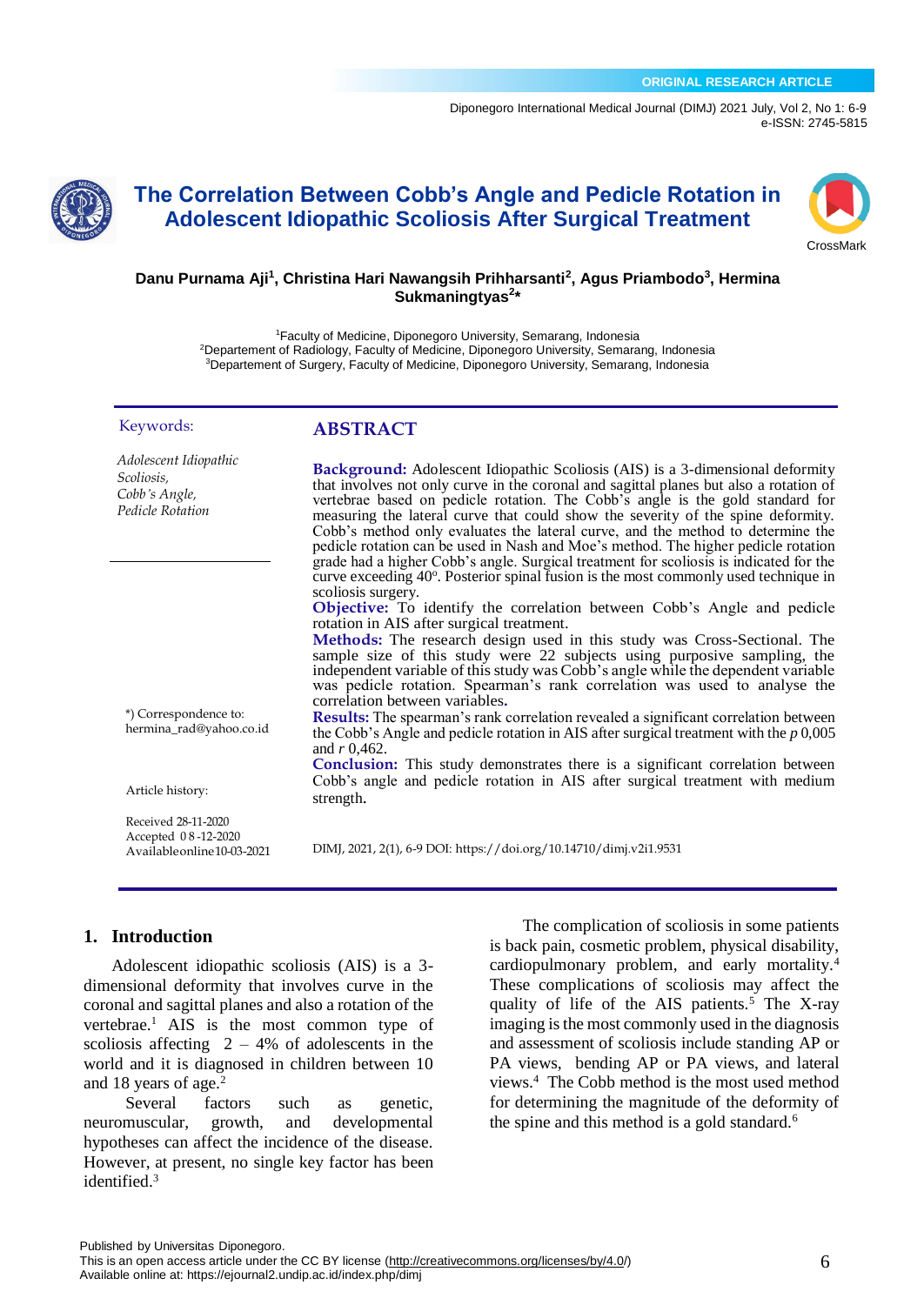*Aji Danu P, Prihharsanti C, Priambodo A, Sukmaningtyas H Diponegoro International Medical Journal,* 2021, 2 (1), 6-9

Cobb's angle is an angle that can be found on the AP view by drawing a line parallel to the superior endplate of the top vertebra on the scoliosis curve and a line parallel to the inferior endplate of the bottom vertebra on the scoliosis curve. <sup>4</sup> The limitations of the Cobb angle for describing vertebral rotation can be overcome by the Nash-Moe method. This method uses the pedicle location on frontal radiographs as an indicator of vertebral rotation.<sup>7</sup> Curves of less than 10° are not considered to be scoliosis and curves more than 40° require surgical treatment.<sup>6</sup> Posterior spinal fusion is the most widely used technique in the surgical treatment of idiopathic scoliosis.<sup>8</sup>

### **2. Method**

This study was conducted at the Radiology Department of Dr. Kariadi hospital, Semarang from July to August 2020. This study used a crosssectional study design. Purposive sampling was used as the sampling method. Inclusion criteria consist of AIS patient at Dr. Kariadi Hospital received operative therapy, the medical record data had a spinal X-ray AP view and the X-rays AP view are not damaged to determine Cobb's angle and pedicle rotation. While the exclusion criteria were having a history of trauma and tumor. The independent variable of this study was Cobb's angle. While the dependent variable of this study was pedicle rotation. Spearman's rank correlation was used to analyze the correlation between variables.



Fig.1 Digital radiograph measurement methods for a Cobb's angle

### **3. Results**

A total of 22 patients (2 males and 20 females) were enrolled in this study from July to August 2020. The average age was 16 years old. The

average Cobb's angle pre-surgery was  $64,83^{\circ}$   $\pm$ 26,51 $\degree$  (29 $\degree$  - 121 $\degree$ ), and post-surgery was 32,47 $\degree$  ±  $20,93^{\circ}$  (11 $^{\circ}$  - 82 $^{\circ}$ ). The biggest number of pedicle rotation pe-surgery was grade 2 and post-surgery was grade 1.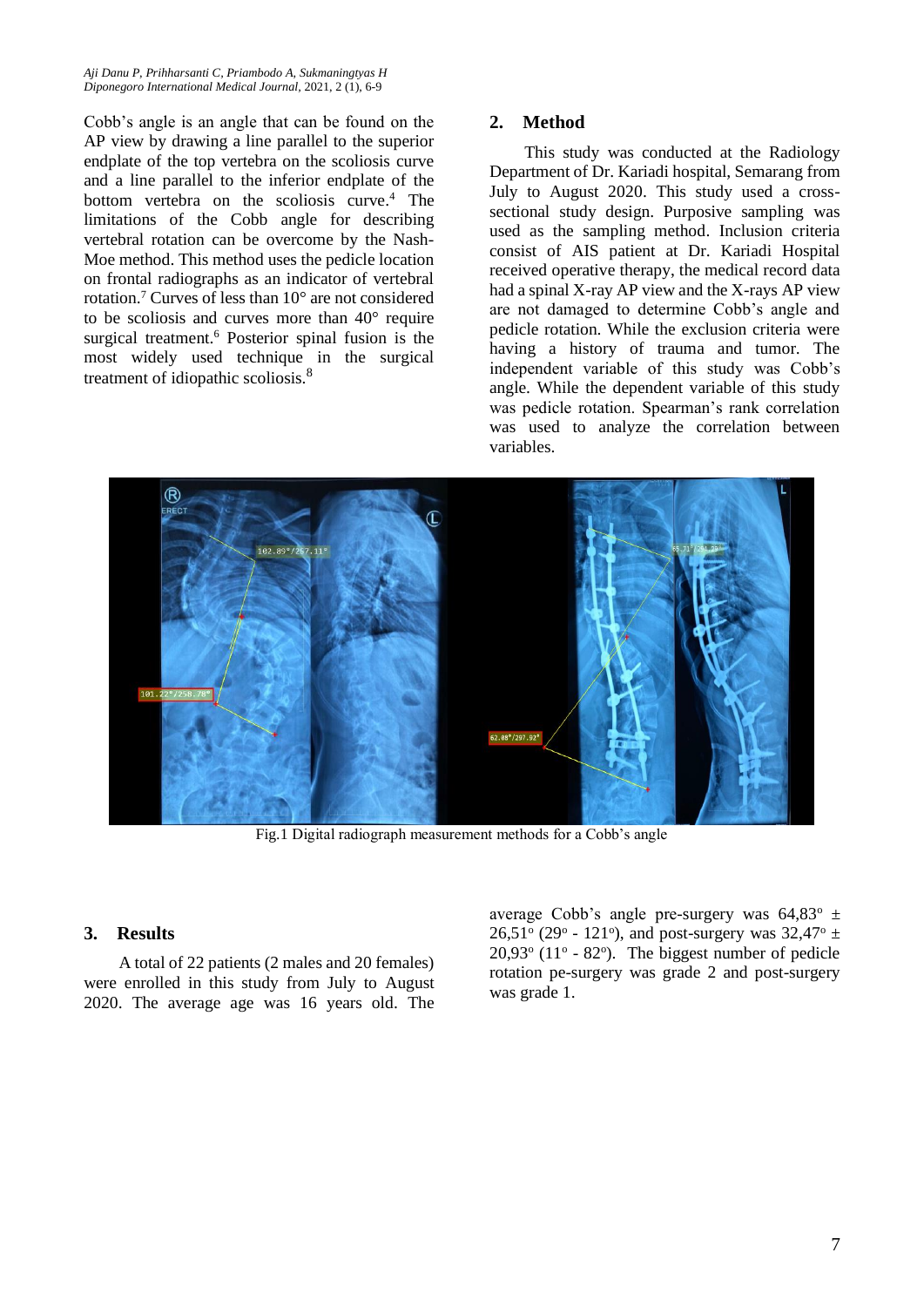| <b>Table 1. Characteristic of Patients</b> |  |
|--------------------------------------------|--|
|--------------------------------------------|--|

| <b>Variable</b>         | F              | $\frac{0}{0}$ | Mean $\pm$<br>SD   | <b>Median</b><br>(min-<br>max) |
|-------------------------|----------------|---------------|--------------------|--------------------------------|
| Age                     |                |               | $16 \pm 3$         | $15(12 -$<br>24)               |
| Gender                  |                |               |                    |                                |
| Male                    | 2              | 9,1           |                    |                                |
| Female                  | 20             | 90,9          |                    |                                |
| Cobb's Angle            |                |               | 64,83 $^{\circ}$ ± | $57^{\circ}$ (29 $^{\circ}$    |
| pre                     |                |               | $26,51^{\circ}$    | $-121^{\circ}$ )               |
| Cobb's Angle            |                |               | $32,47^{\circ}$ ±  | $26^{\circ} (11^{\circ}$       |
| post                    |                |               | $20,93^{\circ}$    | $-82^{\circ}$ )                |
| <b>Pedicle Rotation</b> |                |               |                    |                                |
| pre                     |                |               |                    |                                |
| Grade 1                 | 9              | 25,0          |                    |                                |
| Grade 2                 | 20             | 55,6          |                    |                                |
| Grade 3                 | 5              | 13,9          |                    |                                |
| Grade 4                 | $\overline{2}$ | 5,6           |                    |                                |
| <b>Pedicle Rotation</b> |                |               |                    |                                |
| post                    |                |               |                    |                                |
| Grade 0                 | 4              | 11,1          |                    |                                |
| Grade 1                 | 26             | 72,2          |                    |                                |
| Grade 2                 | 5              | 13,9          |                    |                                |
| Grade 3                 | $\mathbf{1}$   | 2,8           |                    |                                |

**Table 2.Correlation between Cobb's Angle and pedicle rotation**

|                              |       | P     | R     |
|------------------------------|-------|-------|-------|
|                              |       | value | value |
| Cobb's Angle Pre             | 64,83 | 0,005 | 0,462 |
| $(\text{mean}\pm S\text{D})$ | 土     |       |       |
|                              | 26,51 |       |       |
| Cobb's Angle Post            | 32,47 |       |       |
| $(\text{mean}\pm S\text{D})$ | 土     |       |       |
|                              | 20,93 |       |       |
| <b>Pedicle Rotation Pre</b>  |       |       |       |
| Grade 1                      | 9     |       |       |
| Grade 2                      | 20    |       |       |
| Grade 3                      | 5     |       |       |
| Grade 4                      | 2     |       |       |
| <b>Pedicle Rotation Post</b> |       |       |       |
| Grade 0                      | 4     |       |       |
| Grade 1                      | 26    |       |       |
| Grade 2                      | 5     |       |       |
| Grade 3                      | 1     |       |       |

\*Significant ( $p < 0.05$ )

#### **4. Discussion**

In this study, there were 2 male subjects or 9.1% and 20 female subjects or 90.9%. In this study, the subjects of the study of AIS patients who underwent surgery were more women than men. The research findings are in line with the research of Suh et al. reveals that the prevalence of AIS and progressivity of the scoliosis curve in women is higher than in men.<sup>9</sup> The average age of the research subjects in this study was 16 years. The research results are consistent with the study of Kamtsiuris et al. showed that the prevalence of AIS was mostly found at the age of more than 15 years or after puberty. 10

The 3-dimensional nature of scoliosis was well understood based on radiography.<sup>11</sup> The Cobb angle is the gold standard for measuring lateral curve that could show how severe the deformity of the spine. Nash–Moe method can be used to determine the rotational deformity of the vertebrae and this method is still widely used.<sup>11</sup> The present study investigated the correlation between Cobb's angle and pedicle rotation in AIS after surgical treatment.

This study showed a significant correlation between Cobb's angle and pedicle rotation in AIS after surgical treatment. This study demonstrated that a higher pedicle rotation was correlated with a higher Cobb's angle. The results of this study are consistent with the findings of Mohanty et al that there was a correlation between Cobb's angle and Nash–Moe grades.<sup>11</sup> In Easwar's study also found a correlation between Cobb's angle and vertebral rotation which was measured by Computed Tomography Scan (CT-Scan).<sup>12</sup>

The key factor affecting the progression of curve deformity in AIS are not fully understood. Various theories have been proposed concerning the development and progression of the rotational deformity in AIS. A study conducted by Lovett and Arkin proved that the combination of spinal deviation to the lateral and the axial rotation of the vertebrae in scoliosis is a normal characteristic of spinal kinematics.<sup>11</sup> When the spinal curve begins to deform laterally it is followed by a rotation of the vertebrae. The ribs, which are attached to the vertebrae follow the rotational torque applied by the spine.<sup>13</sup>

The weakness of this research was not to consider other factors such as Body Mass Index (BMI), gender, physical activity, family history, and length of time the subject has scoliosis, which can affect the progression and severity of the scoliosis curve.

#### **5. Conclusion**

This study demonstrates there is a correlation between Cobb's angle and pedicle rotation in AIS after surgical treatment with medium strength. The higher pedicle rotation grade had a higher Cobb's angle and the lower pedicle rotation grade had a lower Cobb's angle.